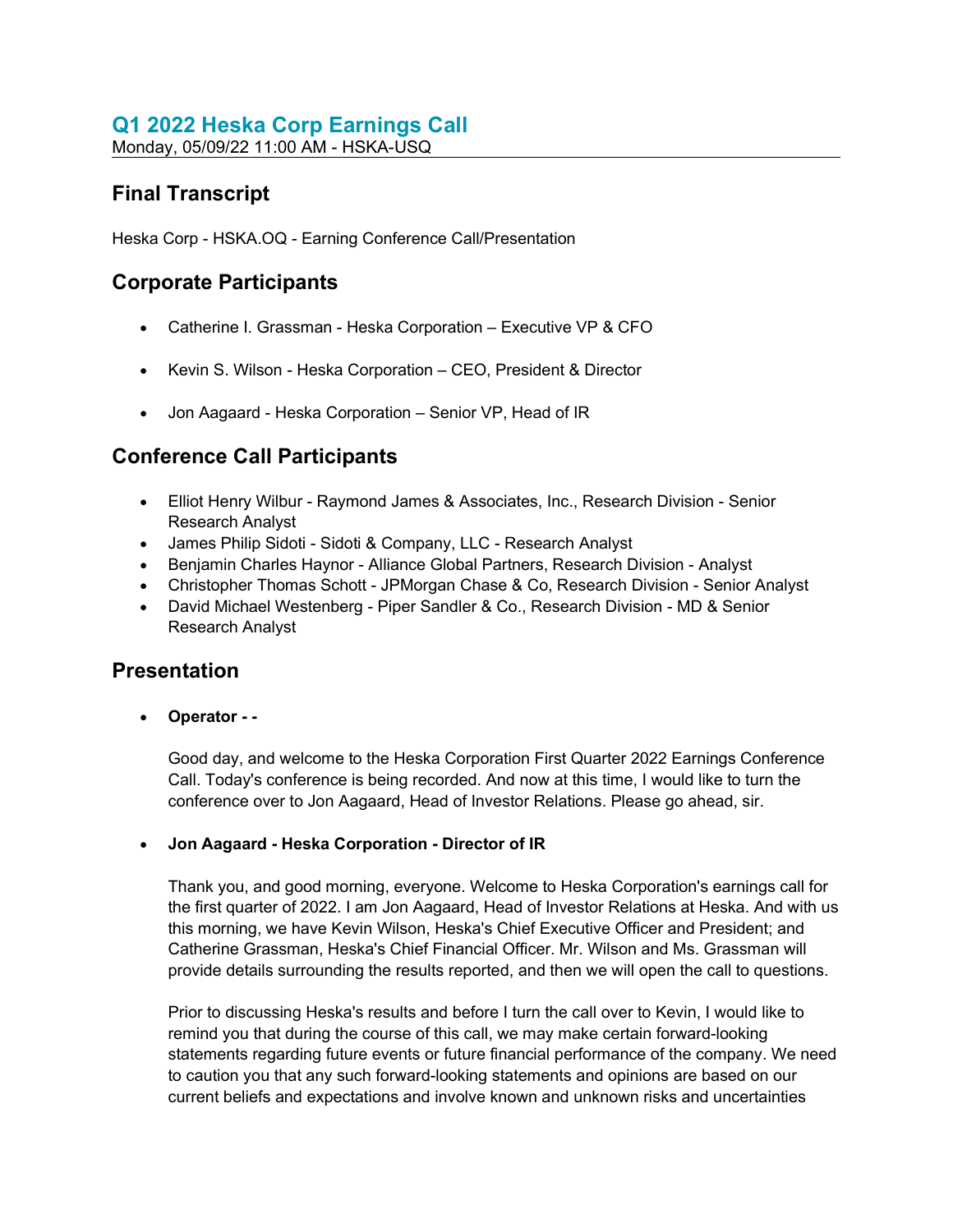which may cause actual results and performance to be materially different from that expressed or implied by those forward-looking statements. Factors that could cause or contribute to such differences are detailed in writing in this morning's earnings release, Heska Corporation's annual and quarterly filings with the SEC and elsewhere. Any forwardlooking speak only as of the time they are made, and Heska does not intend and specifically disclaims any obligation or intention to update any forward-looking statements to reflect events that occur after the time such statement was made.

Also during this call, we will be discussing certain financial measures not prepared in accordance with generally accepted accounting principles or GAAP. A reconciliation of these non-GAAP financial measures to the most directly comparable GAAP measures is provided in our earnings release, which may also be found by visiting the Investor Relations section of our website. In reviewing our first quarter 2022 results, please note all references to growth refer to growth compared to the equivalent period in 2021, unless otherwise noted.

And finally, before I turn the call over to Kevin, I want to remind our audience that Heska will host its Investor Day on Tuesday, May 17, 2022. At this event, members of Heska management will discuss the company's growth strategy, recent acquisitions and product launches, new product and solutions pipeline and multiyear outlook, including key drivers and metrics. To register for this event, please visit the events page of the company's Investor Relations website.

With all that being said, it is now my pleasure to turn the call over to Kevin Wilson, Heska's CEO and President. Kevin?

#### • Kevin S. Wilson - Heska Corporation - CEO, President & Director

Thanks, John, and good morning, everyone. Before I begin, I'd like to encourage participants to review this morning's release, I think you'll find it helpful, and I will try to refrain from unnecessarily reading it to you here now. Catherine will cover the specifics of the quarter. So I'll take my time to highlight a few of my own thoughts that may be interesting to you.

To begin, let's run down the list of what's been happening in Q1. First, Heska's market share gains for subscriptions have been faster than they were in the prior year period. So we intend to again finish the year as we have for many, many years with more subscribers than we started the year with. On our last call, for the full year, we shared these good growth goals.

Second, veterinarians continue to rely upon point-of-care diagnostics. Heska's consolidated revenue, point-of-care lab consumables and gross margins are hitting targets nicely higher than last year's very strong baseline in the first half. Third, our new innovation cycle is in high gear now. Primary examples of major new contributors include Element AIM, our highly anticipated Heska Nu.Q Cancer Screening, Heska TruRapids and our timely entry into the practice information management software business. We'll touch more on these initiatives and their associated growth walk at our Investor Day next Tuesday.

Now about supply and demand in pet health care. What we are hearing at the hospital level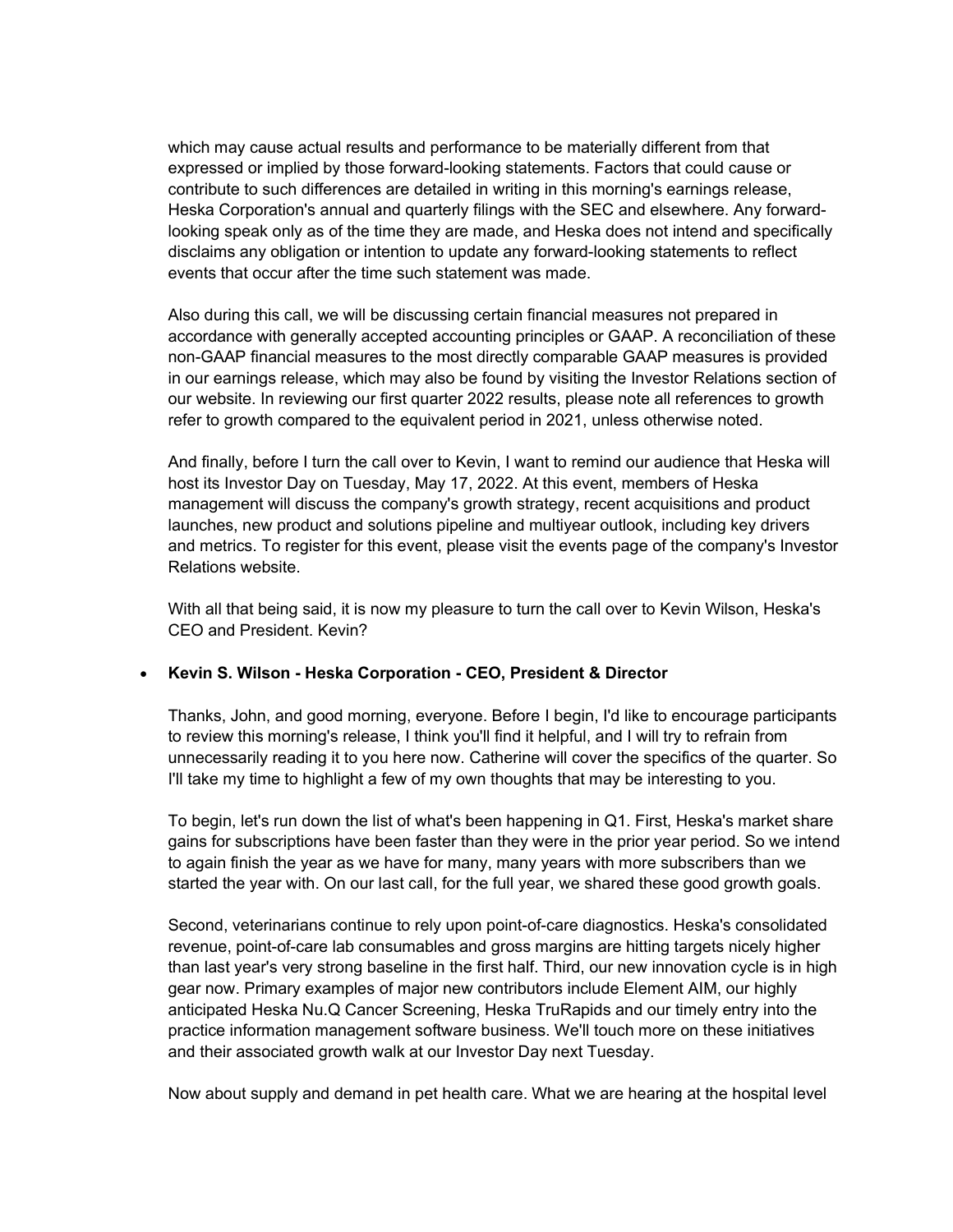is that hospitals have flat to lower by about 100 basis points visit growth. Total hospitals revenue is up mid single-digits, with product sales down slightly, offset by procedures and diagnostics, which are up mid- to high single-digits. And this makes sense.

But let's go a little bit deeper. Demand, we all agree, saw a big step-up in 2021. On the surface, if visits in the first half of 2022 are flat to down, demand must be softening, but that's wrong. There is nothing to indicate that demand for pet health care is weakening. We have said for many quarters now that the pandemic step-up in demand would be largely onetime. And after that, pet health care would hold onto it with go-forward growth reverting to historical growth rates to top the new larger denominator. Historical growth rates for diagnosticfocused companies have been between 10% and 20%. Which is nice, but not always linear period-over-period, especially when matched to comps of 20%, 30% or even 40% in the last year's first half.

But let's get back to actual supply and demand. So if there's nothing to indicate demand for pet health care is weakening, we have a supply issue, which is more correctly a capacity issue. Veterinarians and their staff and their ability to see and treat pets the supply capacity is being outstripped by demand. Veterinary hospitals in the core channel reached maximum capacity in 2021 and without efficiency gains, the constraints on workforce from fatigue, resignation, lower labor participation and rolling COVID days off means that the availability of supply of hospital visit appointments will be capped in the existing channel.

Pet families in 2022 are having a hard time making appointments this week or next week or next month or in some cases, ever. Veterinarians in the core channel are turning away new or less profitable demand, resulting in flat or slightly negative visits growth over last year's peak capacity. It's not that pet families don't want to visit, it's that they aren't allowed to visit. So what we see then is that veterinarians want long-term clients and the best clients to visit, and they want the best procedures to visit, resulting in good growth support for higher-value things like procedures and diagnostic utilization that goes hand-in-hand with them. Both of which we see doing well along with price, which is inflationary.

Now about the unserved. These pet families either make do without, they wait or they find alternative channels like mobile, pop-up, big-box clinics and the like, and those alternative channels don't show up in most industry measurements of visits, and that's important to remember. So going forward, supply will adjust to meet demand via efficiency and new supply. I believe that markets work. And for example, I'm seeing for the first time in many years, the first meaningful wave of new stand-alone traditional clinic formation alongside less traditional rollouts. These new capacity initiatives and efficiency gains will fix supply and visits constraints.

Some supply constraints will be relieved with efficiency through things like practice and customer software and automation,a business that Heska has now entered in time to capture the upcoming upgrade cycle to cloud and mobile-centric solutions that incorporate much more automation and predictive medicine from big data learning. As a provider of efficiency solutions, Heska loves high demand that cannot be served by current supply and efficiency. We will help solve these problems for new capacity providers, and we will help better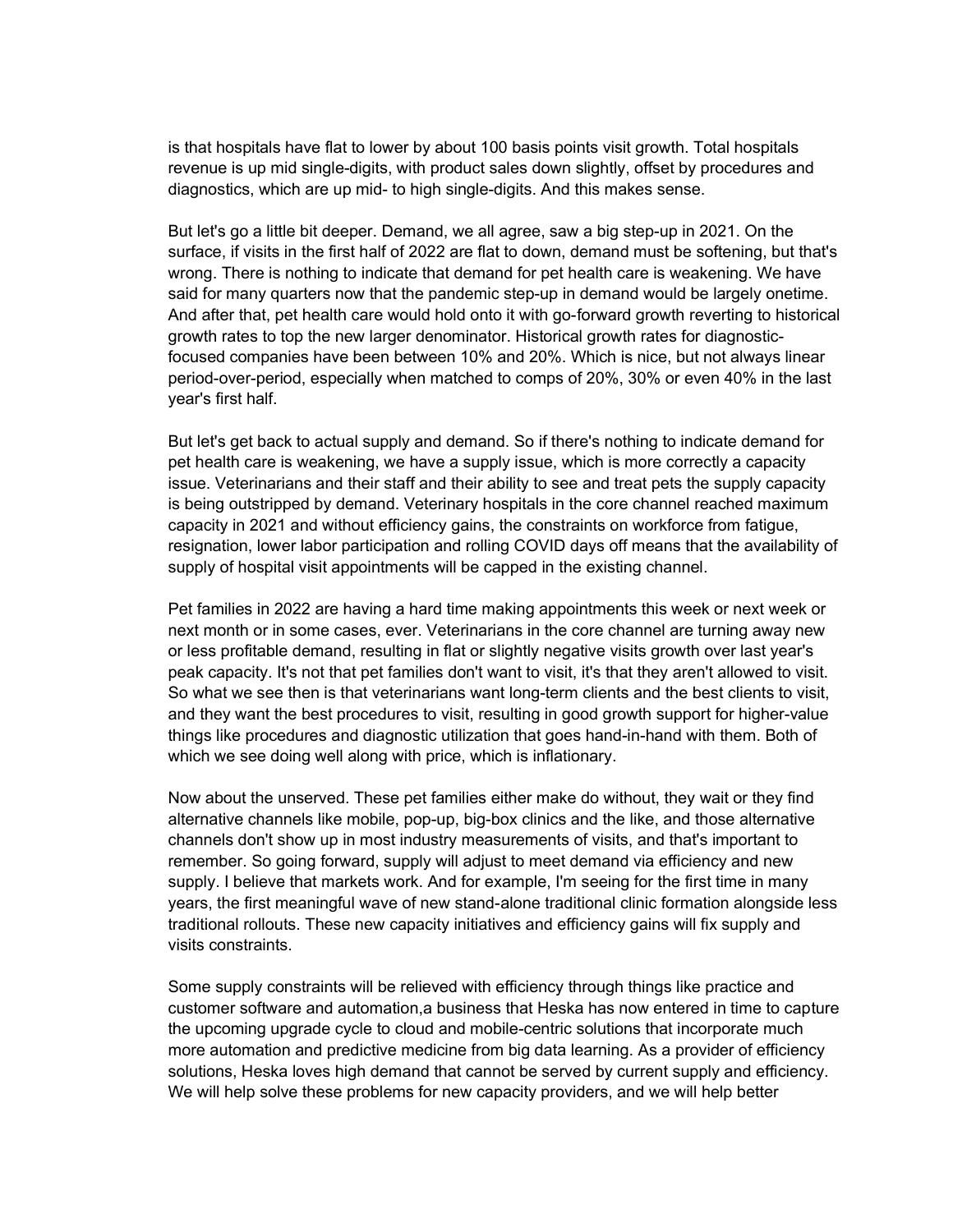efficiencies occur for current capacity providers, and we will be rewarded for doing so.

We will make hospitals, staff, pet owners and interactions between them more efficient. We will remove frictions and speed up time to actionable results by bringing them to the point of care, and we will automate the communication of those results. Heska will make each interaction more profitable while realizing better pet health and better business outcomes. In short, we will empower veterinarians who will service growing pet health care demand rather than turn it away. This is the opportunity and Heska is wonderfully positioned to grab it.

I hope you will attend our upcoming Investor Day next week, where we will begin to share and overview as much is competitively prudent, how Heska is delivering on this opportunity. And now a little bit about the macro backdrop. Pet health care is in good shape. We're in the middle of a decade's long super cycle, and we see that demand for pet health care is not slowing in 2022. For a couple of years now, we have communicated that pet health care was great before, will be great during and will be great following the pandemic.

Today, I'll expand that list. The same is true for macroeconomic periods of quantitative tightening, inflation, higher interest rates and lower money supply. And the same is true for periods of geopolitical decoupling and tension between democratic society and authoritarianism. We are not a state at home play. We're not a return to work play. We're not an inflation, reflation or deflation play. We are not a geopolitical Game of Thrones play. But what we are is a really well-positioned investment in North America, core Europe and Australia, New Zealand, pet health care in what we think is the best part of pet health care.

Diagnostics and informatics under Heska's bundled subscription model is really well positioned. Heska has secured the capital, people, portfolio, supply chain, end markets access and contract terms in and out to grow in both Sunday and unsettled times. We're a good, solid investment with really strong and clear growth prospects in our 5-year plan and beyond. And while the entire pet space has seen valuations come down due to factors not necessarily correlated with business and prospects, taking most of us back to the fall of 2020 in terms of share price, I think the market and the systems are working, if not perfectly, directionally. And I think that gap between perfectly and directionally is an investment opportunity, especially as investors sort between the discrete and not necessarily correlated prospects of the companies directly or indirectly serving the pet market.

Investors have correctly formed capital around Heska, and Heska is investing this growth capital in support of our human capital, strong capability, hard work, good market and great prospects to solve problems for veterinarians and pet families and we will be rewarded for doing so. I'll leave it to much smarter people to figure out if and when we are a good trade, but I'm very, very confident we are a great investment.

Today's Heska has created one of only 2 unified offerings to serve all of the veterinarian diagnostic and informatics bundled subscription needs. We expect to achieve our full year outlook, including reported sales growth of 13% or more and North America POC lab consumables growth of 15% or more. Despite being nudged to the low-end of our range by prudent acknowledgment of a more unsettled macro backdrop and by a more variable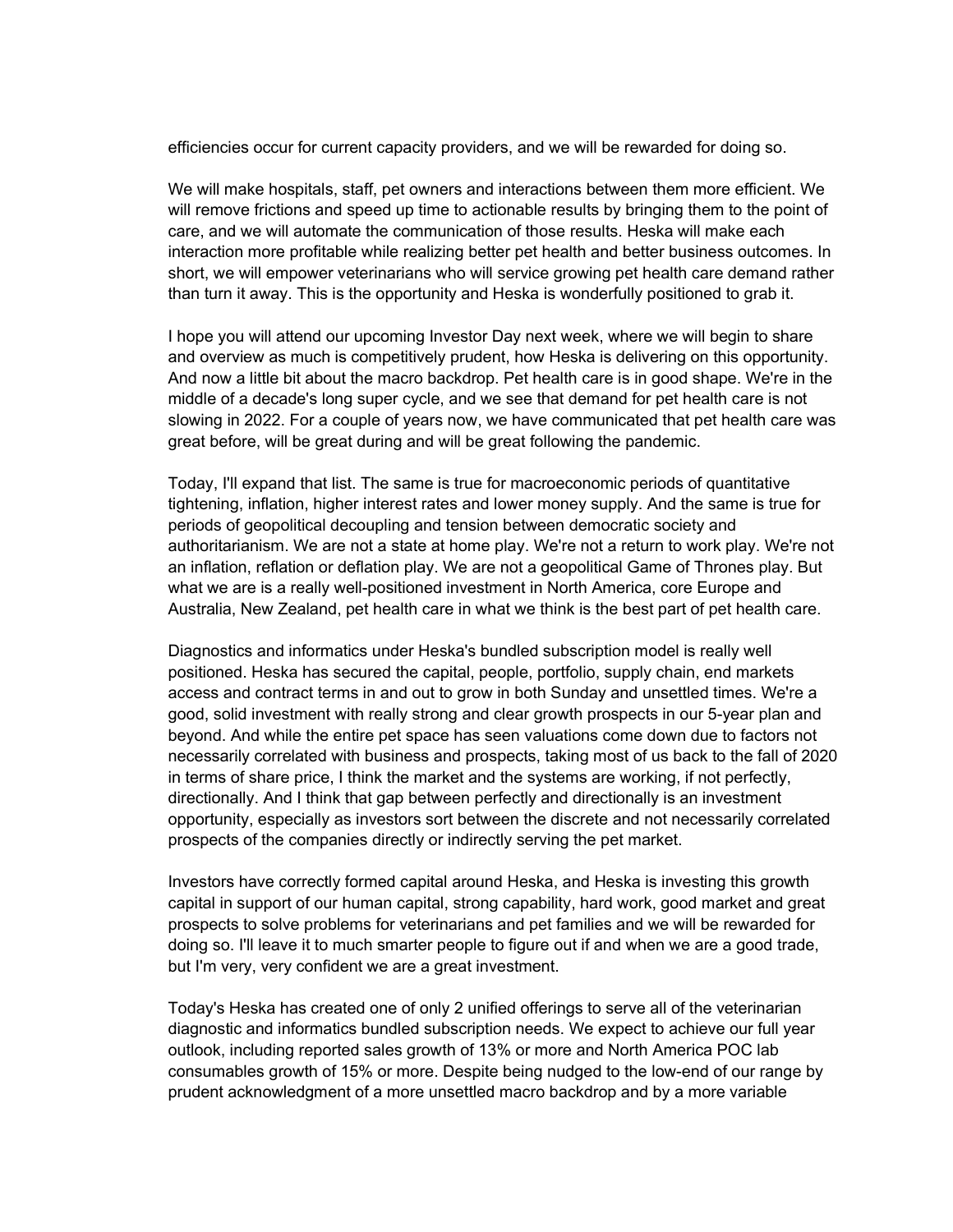quarterly peer set sentiment than normal, net-net, we see strong fundamentals for pet health, point-of-care diagnostics, informatics, our new product cycle, pricing and Heska's positioning, especially as we indicated on our last call in the back half of the year when our newly releasing products recurring utilization begins to show more fully in our results.

Now I'll turn the call over to Catherine to detail the quarter before we move into our Q&A time. Catherine?

#### Catherine I. Grassman - Heska Corporation - Executive VP & CFO

Thanks, Kevin, and good morning, everyone. Coming off a strong finish to 2021, Heska delivered a solid start to 2022, performing in line with our expectations. We reported total revenue of \$64.8 million, an increase of approximately 7% and approximately 10% on a constant currency basis. Our North America segment revenue was \$37.4 million for the first quarter. Our point-of-care diagnostic laboratory products grew 16.8%, which was driven by approximately 10% consumable growth and increased capital placements, including Element AIM, offsetting the quarter performance for this segment was the timing of our contract manufacturing sales.

Our International segment reported quarterly revenue of \$27.4 million, growth of approximately 18% and 25.5% on a constant currency basis. Driving our growth is the transition of our customers to the reset subscription program within POC Lab, solid capital placements of POC imaging products and the acquisition of VetZ, which established our presence in the practice management information software market. Consistent with our stated strategy, we continue to pursue acquisitions and partnerships, which serve to enhance our product portfolio and geographic reach.

Our international POC consumable sales on a reported basis is down to prior year as a result of FX. Excluding this impact, our consumable sales grew around 3% from the prior year. Consolidated gross margin increased approximately 290 basis points to 45%. The North America segment delivered gross margin of 47.9%, a 90 basis point improvement. The expansion was driven by favorable mix as we continue to drive growth in our key recurring consumable revenue. International segment gross margin for the first quarter was 41%, an improvement of 670 basis points. Heska's international products rationalization and conversions to subscriptions are progressing well. This improvement is indicative of that success.

To remind you, the accounting for conversion to subscriptions will at times dampen reported sales dollars from consumables as discounts are shared with new subscriber activations. Because of this and other mix impacts, this improvement will not be linear, also favorably impacting the international gross margin as our acquisition of VetZ.

Total operating expenses were \$40.6 million. The increase of approximately \$16 million was driven primarily by onetime charges of \$11 million, \$10 million of which is related to the contractual license payment due upon the execution of the exclusive agreement to develop the Heska new Nu.Q Vet Cancer Screening Test. Acquisitions added operating expenses of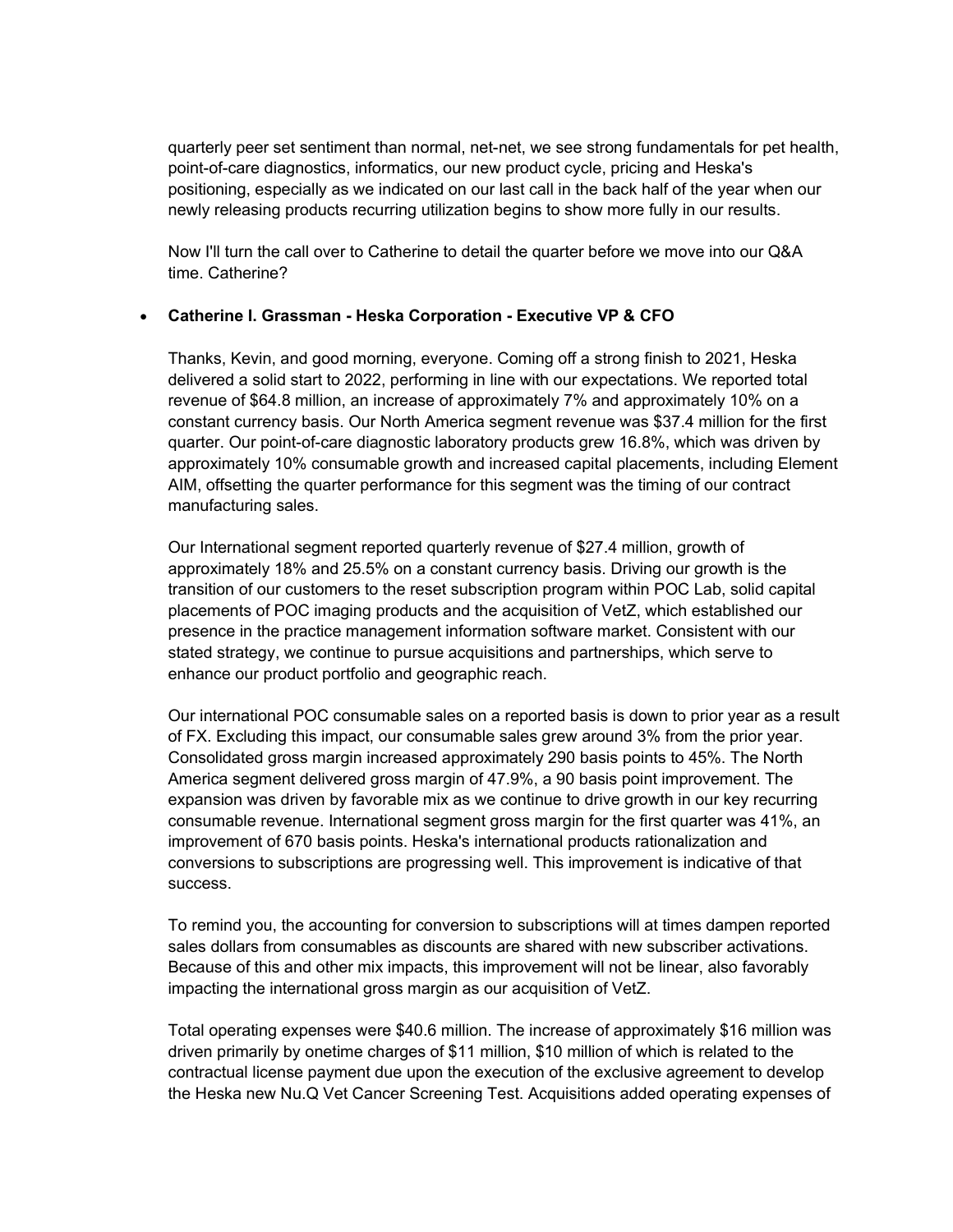\$2.6 million, a portion of which increased R&D as we continue to develop products and services for future growth, and the remaining increase is mainly in compensation in both short and long-term incentives.

Adjusted EBITDA was \$7.7 million or an adjusted EBITDA margin of 11.9%, a 200 basis point decrease. This was driven by increased investment in recent acquisitions, mainly in R&D, as noted, as well as previously mentioned cash compensation as we continue to invest in talent and processes in addition to new products and technologies. We had a loss of \$0.97 per share in the first quarter. Adjusted earnings per share was \$0.27, a decrease of \$0.32. During the quarter, we put approximately \$40 million to work on investments and acquisitions of businesses and partnerships, both establishing and even creating market opportunities. Our balance sheet is secure with cash of over \$172 million.

Turning now to the financial outlook for 2022 previously provided on February 28. It is not our intention to update guidance quarterly. However, in light of macro environmental and geopolitical concerns as well as industry-specific trends, we believe it is important to communicate with our investors and analysts on the health of our business, which remains strong. We communicated a guide of \$287 million to \$297 million for consolidated revenue, POC Lab range of \$170 million to \$180 million, including growth rates of consumables in North America of 15% to 20% and approximately 5% for international. We are reaffirming our guidance, and we believe we will achieve the lower end of the consolidated revenue range at or around \$287 million, which includes achievement at the low-end of the North American consumable growth rate previously provided at or around 15%.

Our revenue estimate and growth rates include consideration of the lapping of a strong first half of 2021 with an assumption of that clinic capacity adaptability in the second half, coupled with net price gains. Additionally, our second half of 2022 includes commercial initiatives such as our planned launch of Rapid Test and a heavier Element AIM placement plan, as we've previously discussed. Our profit-related expectations remain unchanged. Based on our recent use of cash for the cancer and screen and monitoring test development, in addition to stocking initiatives to secure supply, we will not generate free cash flow in 2022.

With that, we would like to open the call for your questions. Operator?

## Question And Answers

Operator - -

A. (Operator Instructions) We will hear first from David Westenberg with Piper Sandler.

#### David Michael Westenberg - Piper Sandler & Co., Research Division - MD & Senior Research Analyst

Q. So let's start off with the guidance or the reiteration of guidance. I mean you -- the quarter was -- I mean it wasn't bad. I mean, it was down -- it was just a couple of million dollars below, I guess, consensus, not necessarily your perfect guidance here. But the investors that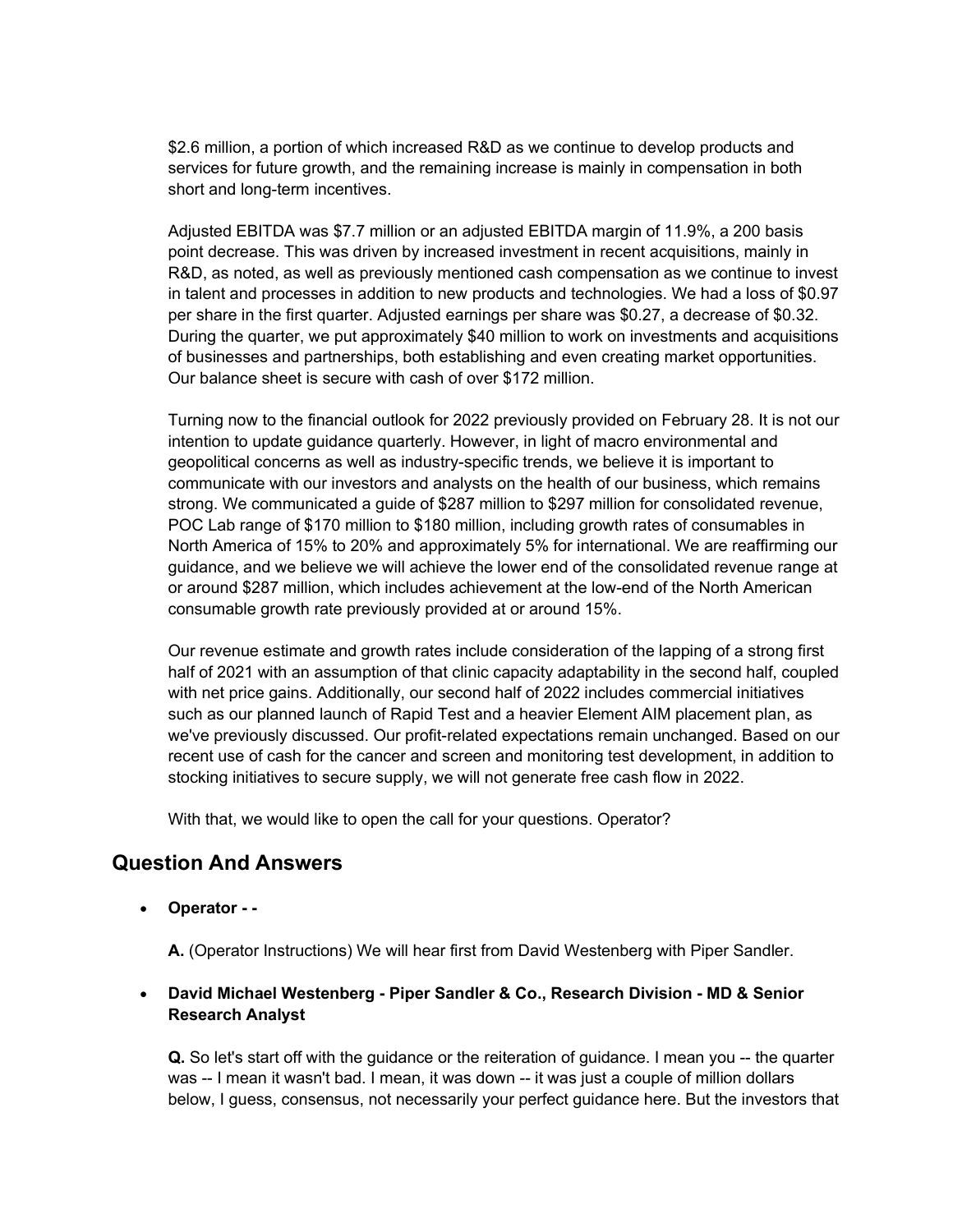might think that maybe you're a little bit overconfident with the reaccelation growth in the back half of the year implied by keeping the guidance. Can you talk a little bit further at length and kind of what gives you that confidence that there would be kind of that reacceleration of growth? I mean you did touch on some net price gains and need to touch on some comps. Can you give maybe a little bit more details there and if there are any other factors of consideration there?

#### • Kevin S. Wilson - Heska Corporation - CEO, President & Director

A. Yes, David, I think the biggest one would be comps. We like the first quarter revenue performance. So I think the biggest one will be comps. And I think you and the analysts that follow the company understand how our price drips in, we take price on a monthly basis. So basically, customers annualize. And so as that price drips in for existing customers, I think that accelerates in the back half. And then I think the third thing would just be when you're placing analyzers like Element AIM, the consumables pull-through on that accelerates when you have more Element AIM placed. And so every month, we continue to place more and more brand new analyzers. And as that snowball gets bigger, you get more consumables growth in the back half. So I think it's consistent with our plan. We're just acknowledging that it's a little bit rougher out there. So we're down towards the lower end of our guide, but we're not changing our guide, and we weren't disappointed with the first quarter. Catherine, do you have anything to add on that? I think those are the big 3.

#### Catherine I. Grassman - Heska Corporation - Executive VP & CFO

A. That's great.

## David Michael Westenberg - Piper Sandler & Co., Research Division - MD & Senior Research Analyst

Q. Yes. I appreciate that. That's a great answer. Okay. And then secondly, we're getting a lot of questions here on -- if you're able to quantitate kind of the subscription conversion in the EU? Is it the speed according to plan? Is it above pan, below plan? Any kind of quantification because I think people are really interested in knowing when that becomes kind of that tailwind in that business?

#### Kevin S. Wilson - Heska Corporation - CEO, President & Director

A. Yes. I mean I think what I've said in the past is it's an ongoing thing. So we're -- if you look at the top 30% of customers who generate 70% of the sales, we're over halfway through those. So those are a lot of percentages. But that still leaves 70% of the customers who generate 30% of the sales, and we're less than halfway through those. So I would expect that to continue really for the balance of this year. But I don't really see it hurting us. I mean I think the performance has just been wonderful. I think their consumables growth is good despite the dampening effects of the price, moving people to subscription, I think their gross margin performance is fabulous. I mean when we bought that business, it was maybe 31%, 32% gross margin and I think they've done just an amazing job over the last 2 years. So I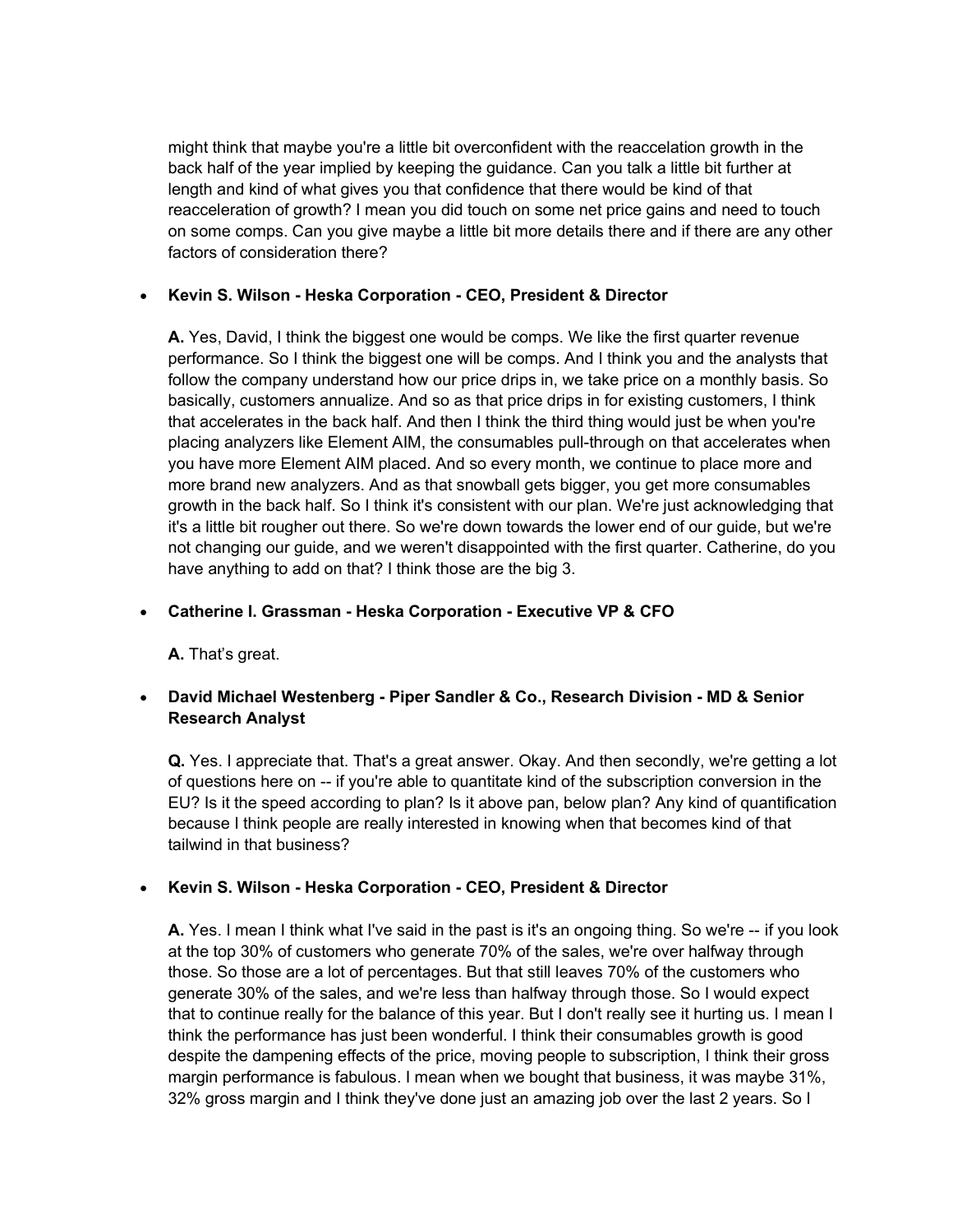would expect it through the balance of this year for sure. And then I would expect us to update next year. I don't think it will take all the way through next year. If that's the question, it's not for everything, but it will be present for the full year this year.

#### David Michael Westenberg - Piper Sandler & Co., Research Division - MD & Senior Research Analyst

Q. I'll hop back in queue. I got a couple more.

Operator - -

A. We'll now move to a question from Chris Schott with JPMorgan.

## Christopher Thomas Schott - JPMorgan Chase & Co, Research Division - Senior Analyst

Q. I just had a maybe a 2-part question around this vet capacity constraints. I guess the first in, it seems like we've been hearing about this issue for a while. I think you've talked about this in prior calls. So I'm just trying to help us understand a bit what I guess, changed between when you issued guidance, I guess, back in February versus where we are now? I know you're not formally changing guidance, you're just at the lower end of the range, but it does seem like from what you're seeing and what your competitors are seeing that it does feel like the environment did kind of pivot a bit in the last few months. So maybe starting with that one. Just help us a bit as the year has progressed, is this just kind of come to a head at this point? Or is this something that's not all that surprising to you based on, I guess, what you were seeing as you went through 2021?

#### Kevin S. Wilson - Heska Corporation - CEO, President & Director

A. Yes. I don't think it's terribly surprising. If I go back to 2020 and 2021, it was in my prepared comments a little bit that we think things would normalize back to the 10% to 20% range. And I think when you strip out constant currency and things like that, you're finding that our peer sets kind of in the lower end of that range but within that range. And I think you're off of very difficult comps, especially in the first half. So percentages are funny things. So I don't think any of this is really surprising. I mean, look, Chris, it takes 8 to 10 years to make a veterinarian. We can't just spin up the veterinary factory and fix constraint, which is a good fact for companies like Heska, especially if you're in the efficiency business where the practice information management and communications to pet owners and some automation in that efficiency is what fixes supply constraints often. And it's not just the blunt instrument of more veterinarians. So I don't know that it's really a surprise, and I don't really feel like anybody in the industry has fundamentally changed, and I'll say, directionally. But if you trim a point or 2, I think I've heard that across the industry a little bit, but I don't think anybody is really surprised by this.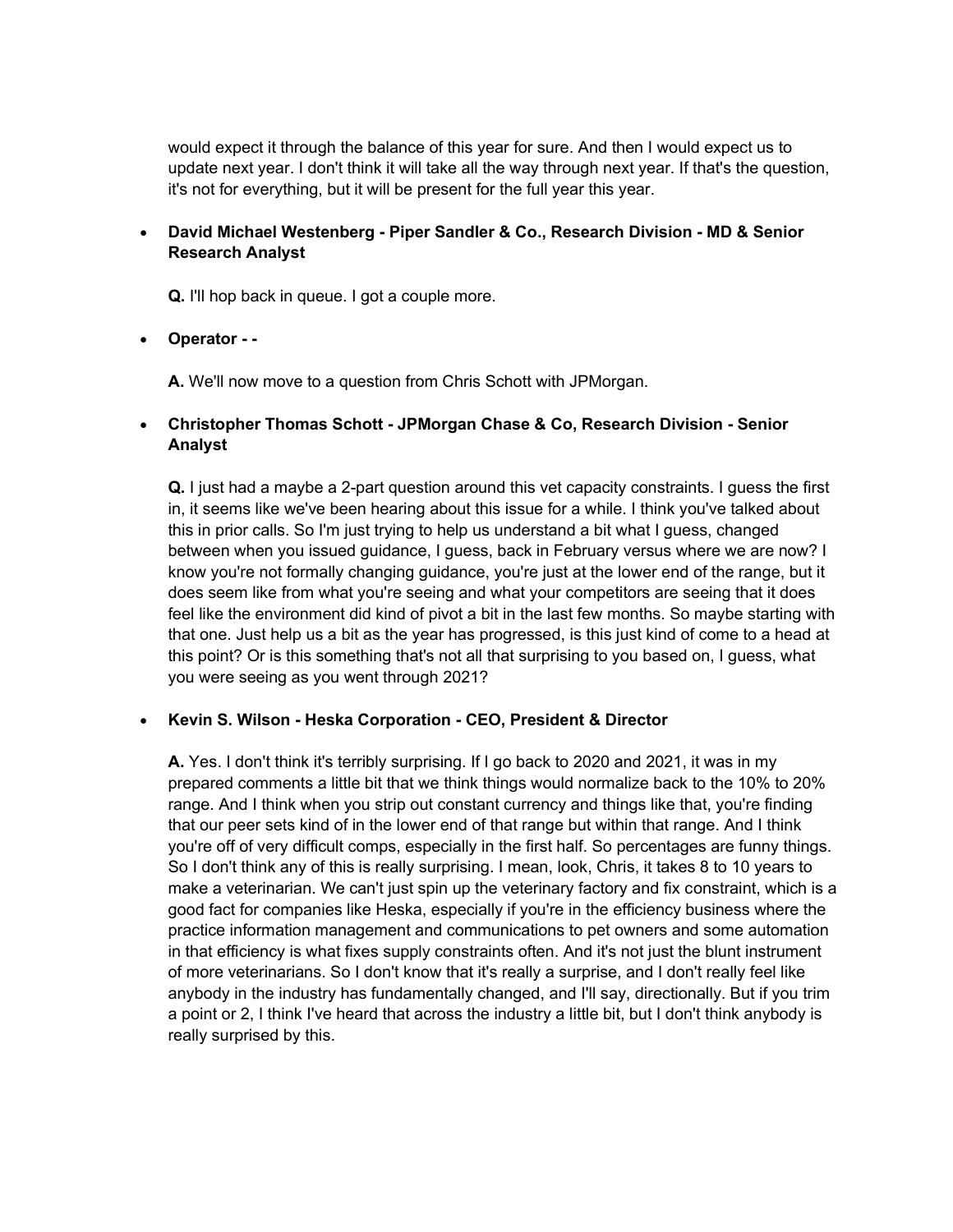## Christopher Thomas Schott - JPMorgan Chase & Co, Research Division - Senior Analyst

Q. And then just a quick update on the Element AIM rollout and feedback you've got from customers make us an update of how many devices do you placed at this point? Any changes in the goals for the year or just general acceptance of the product so far with any additional color would be appreciated?

## Kevin S. Wilson - Heska Corporation - CEO, President & Director

A. Yes. I mean I'm the CEO of the company, who just gave birth to a beautiful baby boy or girl, so I think it's great. But feedback from customers has been wonderful feedback from our team. We have people on our own veterinary diagnostic lab, our own internal lab and have 20, 25 years of experience of making slides and looking at urine and fecal for research purposes and Element AIM actually outperforms people with 20, 25 years' worth of experience in that with top-quality microscope. So the performance, I think, has been fantastic.

Our supply chain remains intact, and we remain on track for where we said we'd be for the full year. We're not going to call out quarterly placements, but we're on track for our full year and that's all part of our sticking with our guide. So we like it. We'll update a little bit more on Investor Day next week, but it's going well.

## Christopher Thomas Schott - JPMorgan Chase & Co, Research Division - Senior Analyst

Q. Good to hear. And one last really quick one. Really strong gross margins internationally this quarter. That 41% gross margin, is that kind of -- I know it might be a little choppy, but is that kind of a sustainable number? Or just how should we think about the international gross margins as you've got through more of the conversion cycle at this point?

## Kevin S. Wilson - Heska Corporation - CEO, President & Director

A. Yes. Catherine, do you want to speak to that first?

## Catherine I. Grassman - Heska Corporation - Executive VP & CFO

A. Yes. So I would say that not only will the conversion cycle impact that margin going forward, right, the number by quarter. We're also going to roll out Element AIM as well there, and I think we described on the last call, the compressing impact of that instrument. So we still maintain our full year guide on the consolidated range of an improvement of 100 to 200 basis points off of last year. So not linear, but certainly something that we're looking forward to once we've lapped some of these placements that tend to compress the margin.

Operator - -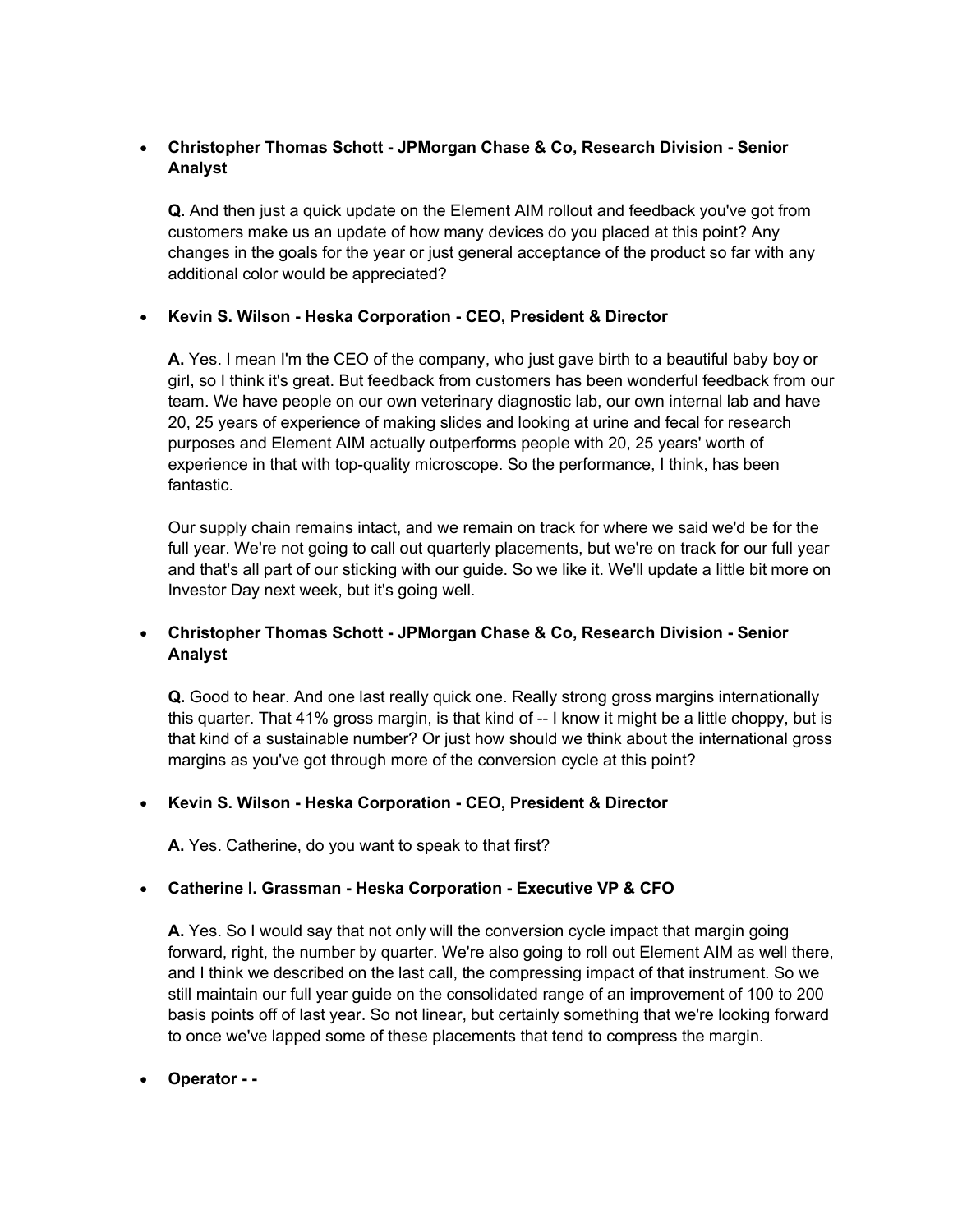A. We'll now move to a question from Elliot Wilbur with Raymond James.

## Elliot Henry Wilbur - Raymond James & Associates, Inc., Research Division - Senior Research Analyst

Q. Just 2 quick ones for Catherine upfront. Back on the topic of international gross margin trends. Is there an FX impact on that number? And if so, how significant is relative to the revenue impact. And you also called out various stocking initiatives in the quarter. Wondering what the impact was on cash utilization in the period. And I have a couple for Kevin as well.

## Catherine I. Grassman - Heska Corporation - Executive VP & CFO

A. Yes. Yes, so we did order ahead, especially in our international segment. So definitely taking the projected use of cash to a more neutral position if we exclude the impact of the \$10 million we paid for the exclusive rate to develop the cancer screen test. So certainly having a pretty significant impact, not a long-term one, obviously, just more of a stocking. And then -- sorry, can you repeat your -- the first question?

#### Elliot Henry Wilbur - Raymond James & Associates, Inc., Research Division - Senior Research Analyst

Q. Sure. On international gross margin performance, just trying to understand how FX may impact margin levels.

#### Catherine I. Grassman - Heska Corporation - Executive VP & CFO

A. It wasn't an overly significant impact to the margin level to the -- yes, it just wasn't overly meaningful to the margin on the quarter.

## Elliot Henry Wilbur - Raymond James & Associates, Inc., Research Division - Senior Research Analyst

Q. Okay. And then just 2 quick ones for Kevin. Just going -- following up on some of the earlier questions around Element AIM and the placements there. My assumption would be that once it's placed in a practice that conversion is very rapid, almost 100%, but maybe that's not correct. Just wanted to get a sense of sort of what the conversion is in terms of utilizing AIM for all the daily fecal test, whether or not there's an adoption curve there. And then...

#### Kevin S. Wilson - Heska Corporation - CEO, President & Director

A. That's a great question. Go ahead

## Elliot Henry Wilbur - Raymond James & Associates, Inc., Research Division - Senior Research Analyst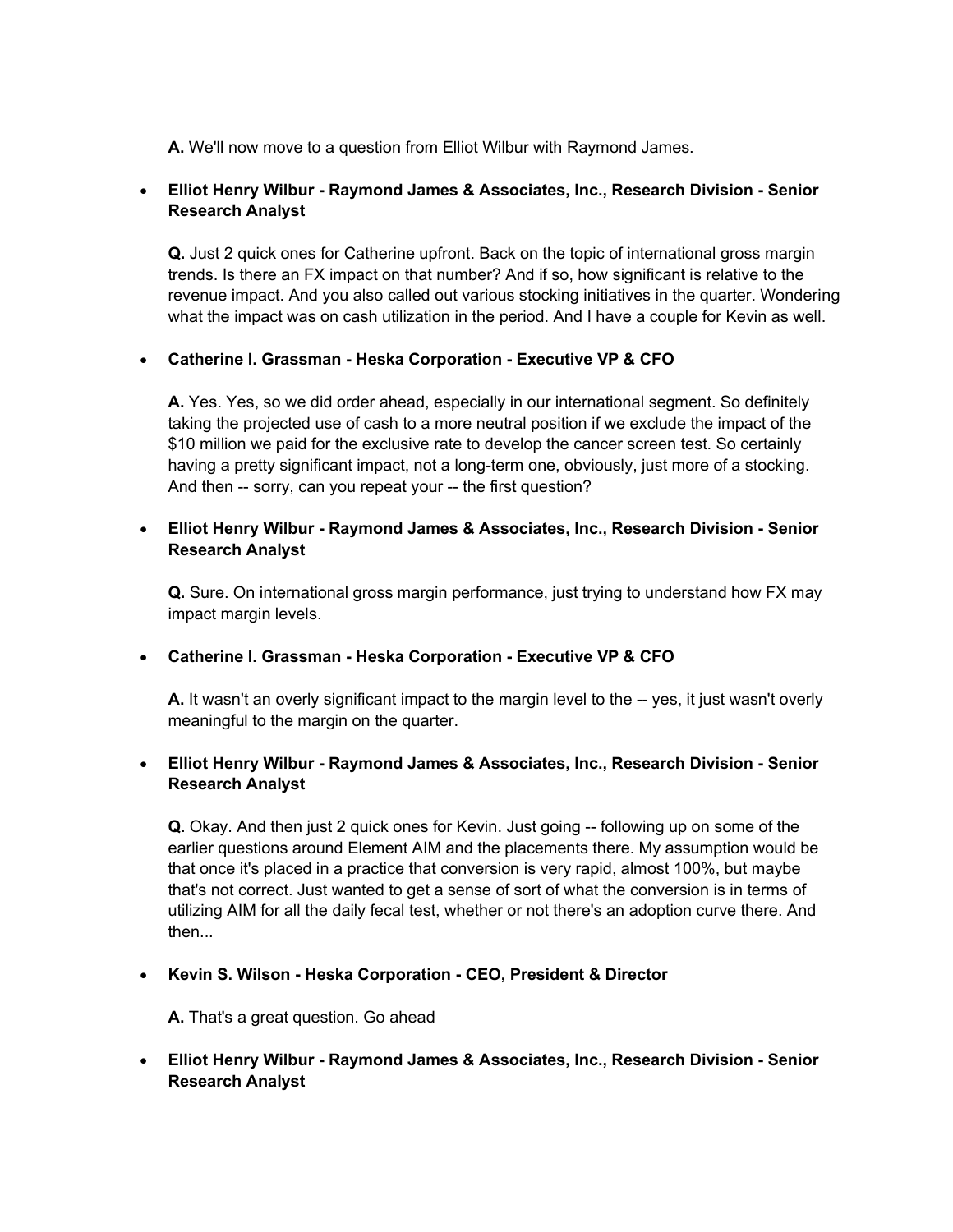Q. I've got one more for you. Now just a big picture question on business development and the strategic front. You guys have been incredibly busy in the last 12 months. You're still relatively well armed. How do we think about capital deployment initiatives over the next 12 to 18 months in terms of pace and some of the additional areas you may invest in? Do you have all the key pieces in place that you want to have in place, and now it's now. It's just a matter of investing more heavily in those businesses? Or do you think there's still additional adjacencies that you'd like to potentially explore?

And then I'm curious if the contraction in public market valuations in the animal health sector, in general, has begun to work its way into private markets and whether that may open up even additional opportunities for you?

#### • Kevin S. Wilson - Heska Corporation - CEO, President & Director

A. Those are all great questions. So I'll just take them in order. Element AIM conversion is very quick, but it's not instantaneous. So you install -- obviously, you install with a starter kit of consumables, and then they work through that first month's utilization. But you're still changing behavior. Every technician, every doctor has to get used to doing it in a certain way. But the conversion on it is fairly quickly. So I would say it's within the first quarter, you kind of get to normal run rates.

And remember, most of those customers do other things with us. So they do chemistry, hematology, blood gas, immunoassay, they have a whole portfolio of products with which to hit generally their increased minimum. So their minimum goes up 1,000 per month because there's an Element AIM just to keep the numbers around. They might not do all 1,000 of that in just Element AIM. They might do some of that in increased chemistry and hematology and associated tests. But for the most part, the pull-through on it is fairly quick.

With regard to capital deployment, we're largely in the portfolio that we like. We've assembled the asset that we like, but not in every geography. So you could look at it and say, from a consolidated level, I look and I say, we have all of the pieces of the portfolio. So we have point of care. We now have rapids. We have practice information management software. When you just go through the portfolio, we have the things that we want. We have imaging. Now what we have to do is we have to take where we're strong and we have to export that to other markets.

So meaning we might have a wonderful 30% market share in Practice Management Software in Germany and 70% in the biggest hospitals in Germany. We say, "Wow, that's great. We need to export that excellence in that capability to the North America market to France, to Italy, to Spain, to Australia to the other markets. And then we might have a nice little reference lab business in Italy, and we've worked out the business model, and now we need to export that to Spain and France and Germany and other markets as well.

So that's how I look at it as we've confirmed the ability to bundle. We've confirmed that we have the right portfolio. And you've heard me say for years, I try not to scale things that don't work. So we run little sandboxes before we try and make new sandboxes or bigger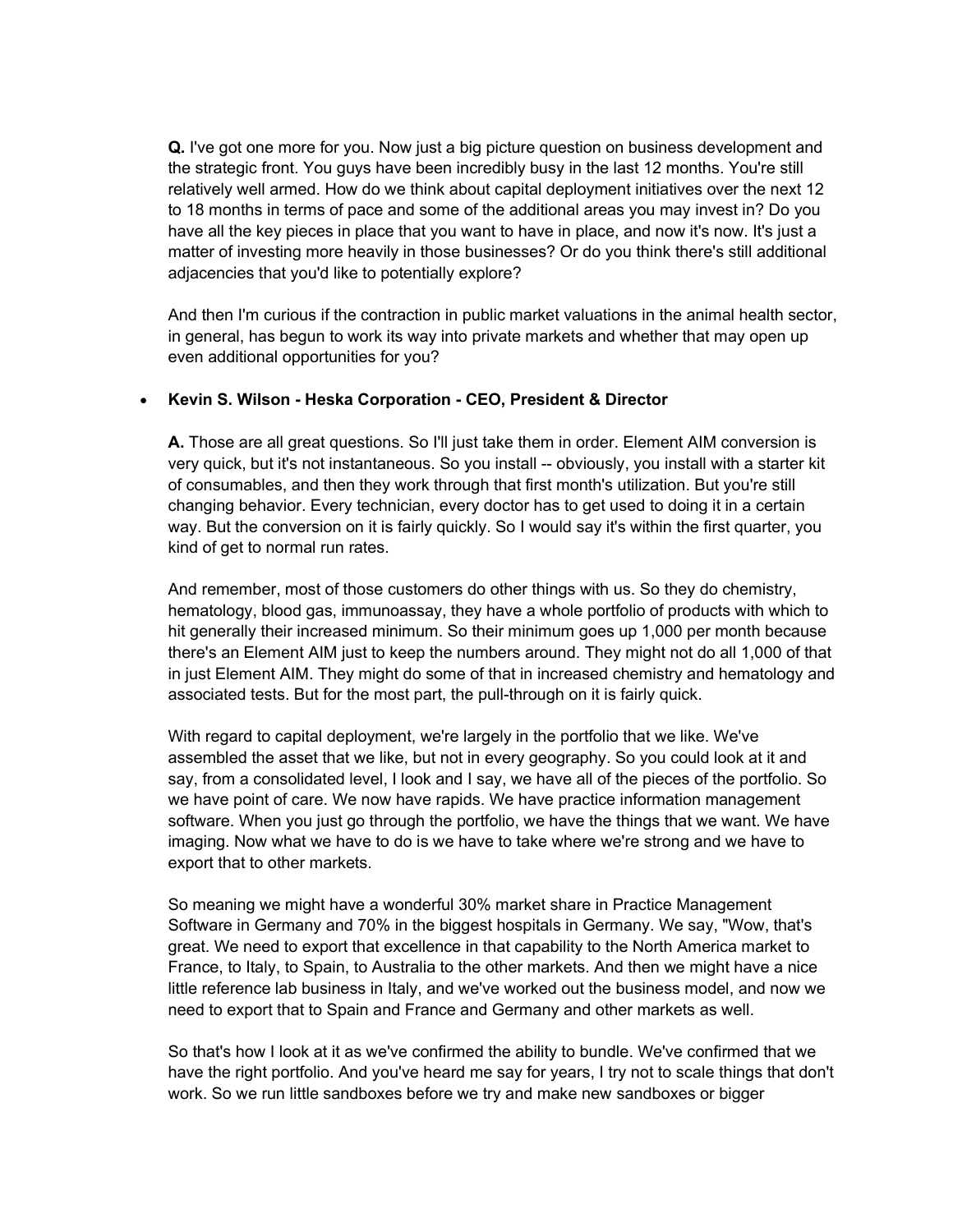sandboxes. And that's what I mean when I say we're going to win at scale. That's what I mean by that. Did you answer the question?

## Elliot Henry Wilbur - Raymond James & Associates, Inc., Research Division - Senior Research Analyst

Q. No, that's great. And then just as a corollary to that, just sort of curious in terms of some of the trends you may be seeing with respect to the private market valuations, whether or not they may have begun to reflect the valuation traction in the publicly traded names within the space?

#### • Kevin S. Wilson - Heska Corporation - CEO, President & Director

A. Yes. So private markets tend to lag public markets a little bit because they don't mark-tomarket by the minute and by the day, so they can pretend a little bit longer. But I think we've been in a down and compressing market now long enough that I am starting to see expectations fall So it's not really just, hey, what was my last round at. That's not necessarily an anchor anymore. I don't know that it has a huge impact for us. We're doing business development like our Heska Nu.Q investment in cancer, I think, is a monumental wonderful business that we can lead in that is a huge total addressable market. And that's a licensing technology.

I look at it as off-balance sheet development that these people have worked very hard to create an amazing thing that can work well on our portfolio that's already installed and installing in hundreds, if not thousands of locations. So the uptake and the growth curve could be good as we finish this final development phase. So doing deals like that, I don't know that are really -- they're not really equity deals. They're more commercial. I do think everybody's valuation expectations are dropping. I mean, I'm looking at acquiring Zoetis. I can't figure out where to get all the money for it, but I'll let you know if I figure it out. I'm kidding about that, by the way.

## Elliot Henry Wilbur - Raymond James & Associates, Inc., Research Division - Senior Research Analyst

Q. I'd say the debt markets are still cheap, but that probably would get some per.

Operator - -

A. And now we will move to Ben Haynor with Alliance Global Partners.

#### Benjamin Charles Haynor - Alliance Global Partners, Research Division - Analyst

Q. First off for me, the obligatory international gross margin question. Just was curious on how much of a contribution Fed was to the expansion there?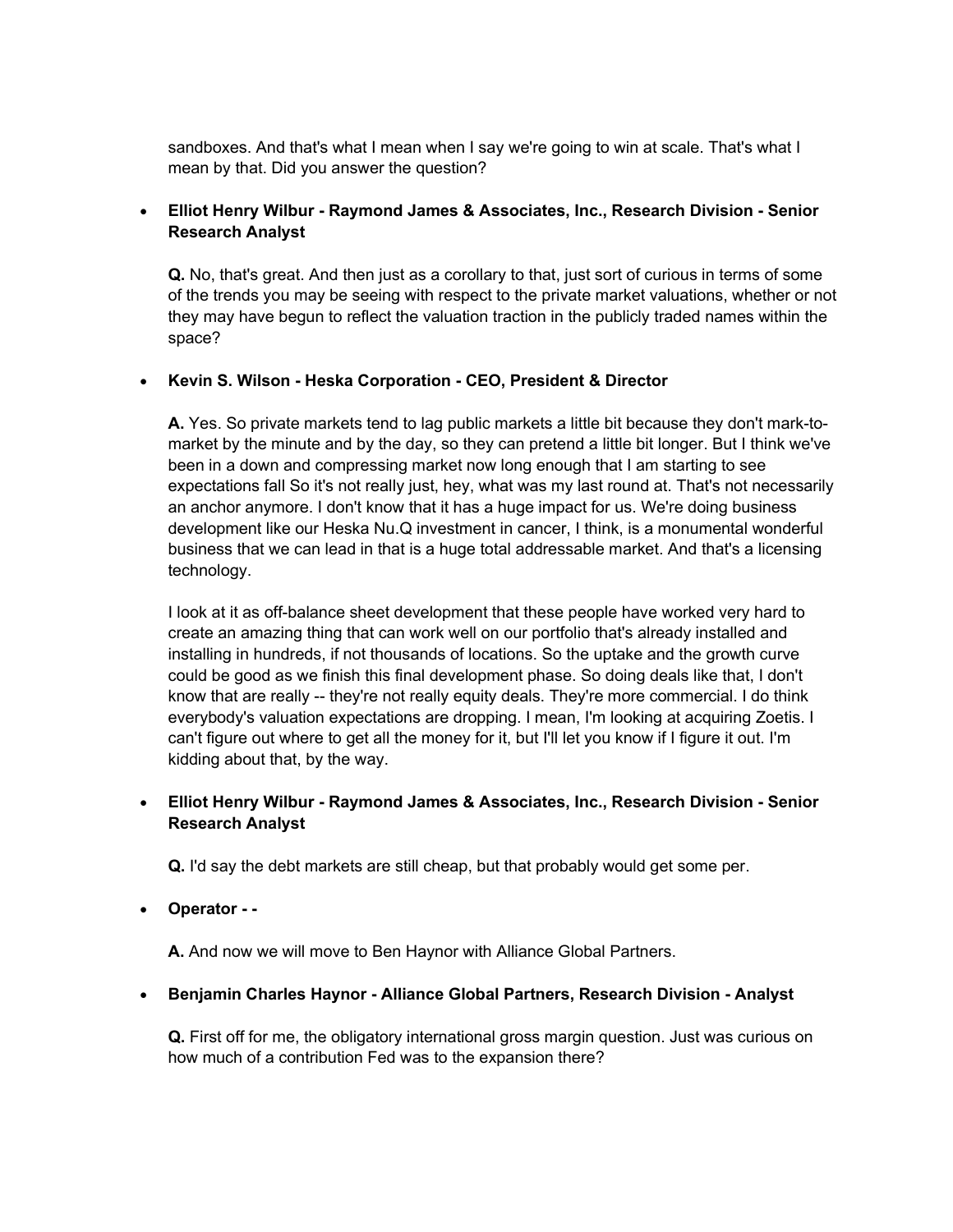#### Kevin S. Wilson - Heska Corporation - CEO, President & Director

A. So I think, Catherine, you probably have a directional number. I don't know if we're breaking it out, but you may be directional.

#### Catherine I. Grassman - Heska Corporation - Executive VP & CFO

A. Yes. Yes, it's certainly software like gross margin for that business. So it's a couple of hundred basis points, predominantly still driven mostly by point-of-care lab in the consumable improvement, but certainly a key contributor to the \$670 million in total.

#### Benjamin Charles Haynor - Alliance Global Partners, Research Division - Analyst

Q. Okay. And then maybe following up on an earlier question on the exchange rates and the recent dollar strength. Does that impact your guidance at all? I know you mentioned that didn't really do much of the gross margin. But I think one of your competitors called that out as reducing their forward guidance?

#### Catherine I. Grassman - Heska Corporation - Executive VP & CFO

A. Yes. It's certainly part of taking the total guide to the lower end of the range.

#### Benjamin Charles Haynor - Alliance Global Partners, Research Division - Analyst

Q. And then Kevin, in the prepared remarks, you highlighted the kind of the share price returning to 2020 levels, given that you've got a pretty healthy cash position, would you or you guys or the Board potentially consider share repurchases?

#### Kevin S. Wilson - Heska Corporation - CEO, President & Director

A. I've thought about that deeply, by the way, I personally hold a handful of shares as well. So I pay attention to the share price, and I'm very sensitive to everybody on a call like this makes a living. But having said that, at the end of the day, we have growth capital to grow, and we have really great ideas to use that capital to grow. And I think we get paid to deploy capital to solve the efficiency and capacity problems of our customers in ways that pay us over a long period of time. So that's a long answer to say I think we have better ways to deploy that capital than returning it to shareholders via either stock purchases or things like that.

So we're a growth company, and we're growing and our market is growing, and our product development is growing and grow, grow, grow. And the macro environment around that, if the painting behind us changes, I will feel badly that it's changed, but it will change again. And our growth and nothing solves valuation issues like growth and positive free cash flow. So this is what we're paid to do, and we've got a 5-year plan where we're going to grow at scale. And we mean it, and we're going to use innovation. We're going to win it innovation, and we mean it. And I think that's why people have given us a couple of hundred million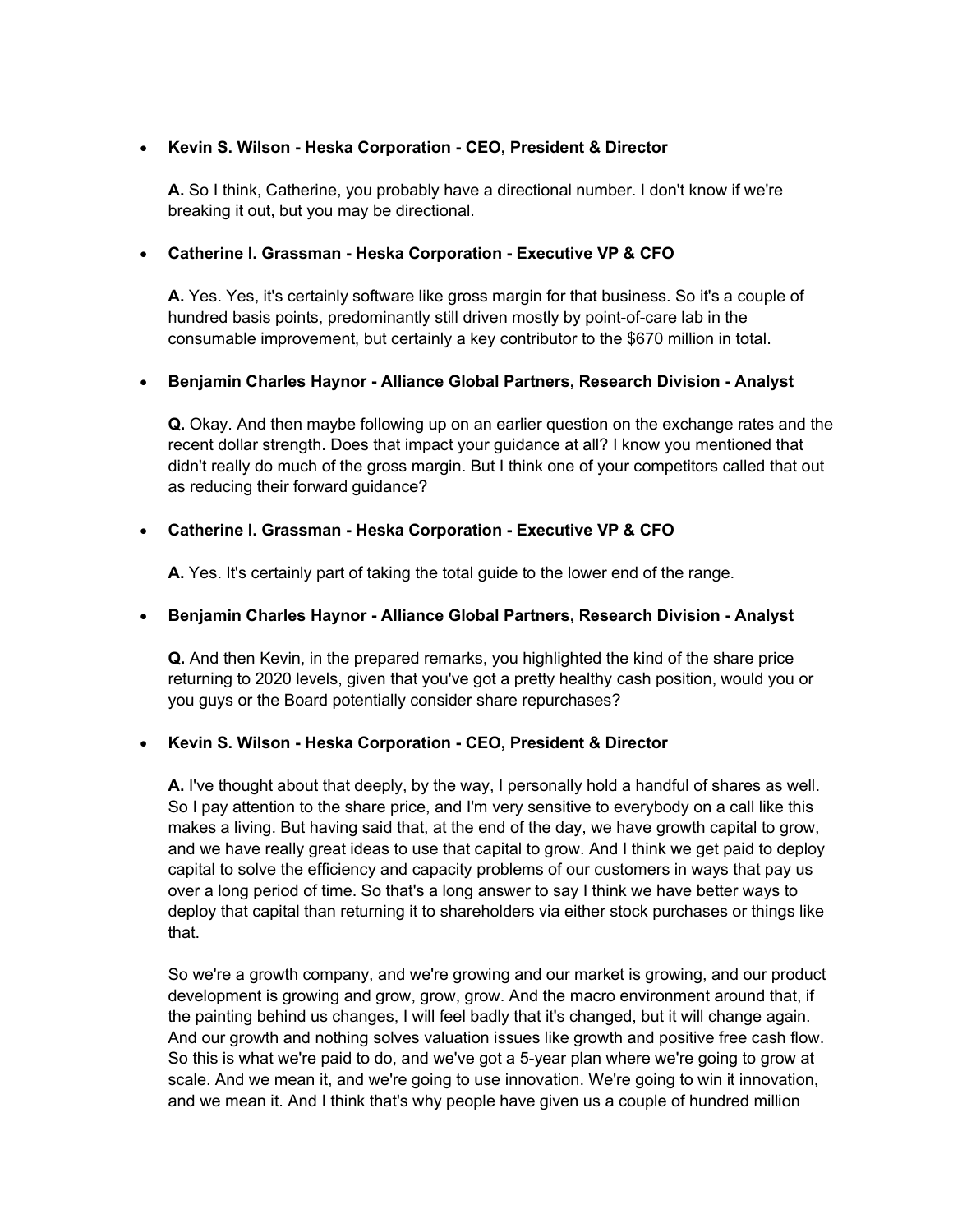dollars of their investment money so that we can build products and invest it on their behalf, not play the stock market.

#### Benjamin Charles Haynor - Alliance Global Partners, Research Division - Analyst

Q. Yes. Well, I appreciate the thoughts. That does make sense. And I guess I'll leave the rest of my questions for next week.

## Kevin S. Wilson - Heska Corporation - CEO, President & Director

A. We appreciate it, Ben.

#### Operator - -

A. We'll now hear from Jim Sidoti with Sidoti & Company.

## James Philip Sidoti - Sidoti & Company, LLC - Research Analyst

Q. Can you talk a little bit more about Nu.Q. What you need to do to launch that? When do you think that will be? And how do you think you'll price that?

## • Kevin S. Wilson - Heska Corporation - CEO, President & Director

A. Yes. So we'll talk a little bit more at Investor Day, but I can field most of those questions. It will be priced most likely in the mid-20s, low-30s. And so we think that's just super accessible, especially for annual use for cancer screens and things like that. And so one of the biggest things in our business is certainly annual screens for things like heartworm and thyroid and age-related things and cancer certainly falls into that, especially breed specific. So we think pricing it at that level opens up just a huge market.

In terms of when we think it will come to market, we're pushing hard for this year towards the end of this year. But if not, we think it's in the first half of next year. But it is product development. But we think that's possible. We think that's doable. So that's what the team is pushing for.

## James Philip Sidoti - Sidoti & Company, LLC - Research Analyst

Q. All right. And you and everybody else on the planet is talking about the currency headwind. But you have a considerable operation overseas. So will that be offset by some natural hedges?

## Kevin S. Wilson - Heska Corporation - CEO, President & Director

A. Catherine, I know you've looked into that. I don't know that we put currency hedges on.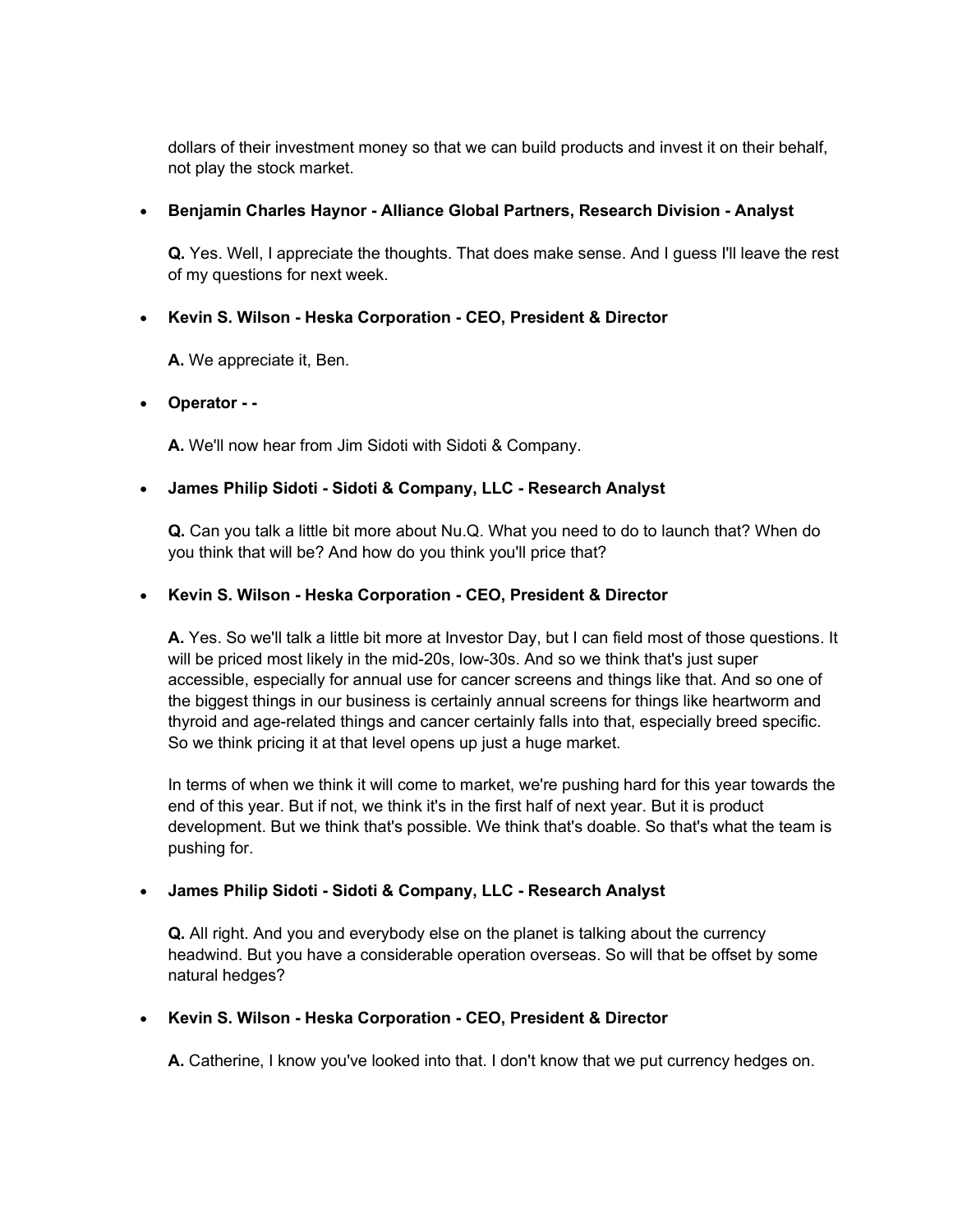#### Catherine I. Grassman - Heska Corporation - Executive VP & CFO

A. No. We have not... We've been evaluating.

#### James Philip Sidoti - Sidoti & Company, LLC - Research Analyst

Q. I meant hedges to the -- well, the fact that you have so many people working overseas that you're paying in those currencies will that offset the impact to the bottom line?

#### Catherine I. Grassman - Heska Corporation - Executive VP & CFO

A. You said natural hedge. Is that what you said?

#### James Philip Sidoti - Sidoti & Company, LLC - Research Analyst

Q. Natural.

#### Catherine I. Grassman - Heska Corporation - Executive VP & CFO

A. Yes, we -- I mean -- and so the FX on the bottom line, so when we talked about margin, we're not seeing -- it's obviously part of the reason we can keep the profit-related targets the same, certainly more on the top line. We do have some exposure. We buy in USD for our European -- part of our European supply. So we are actually looking at hedging arrangements on those.

#### James Philip Sidoti - Sidoti & Company, LLC - Research Analyst

Q. And then I'm not sure if you said it at the end or not, Catherine, but did you talk about free cash flow for 2022?

#### Catherine I. Grassman - Heska Corporation - Executive VP & CFO

A. Yes. I just indicated that it would be -- we would not be generating free cash flow given the investments we made this quarter -- or this first quarter for the cancer screen. Additionally, we did procure supply ahead. So we've used cash ahead. And therefore, we'll probably be closer to neutral on a cash flow generation for the year, excluding the impact of the \$10 million.

#### Operator - -

A. (Operator Instructions) We have a follow-up question from David Westenberg with Piper Sandler.

 David Michael Westenberg - Piper Sandler & Co., Research Division - MD & Senior Research Analyst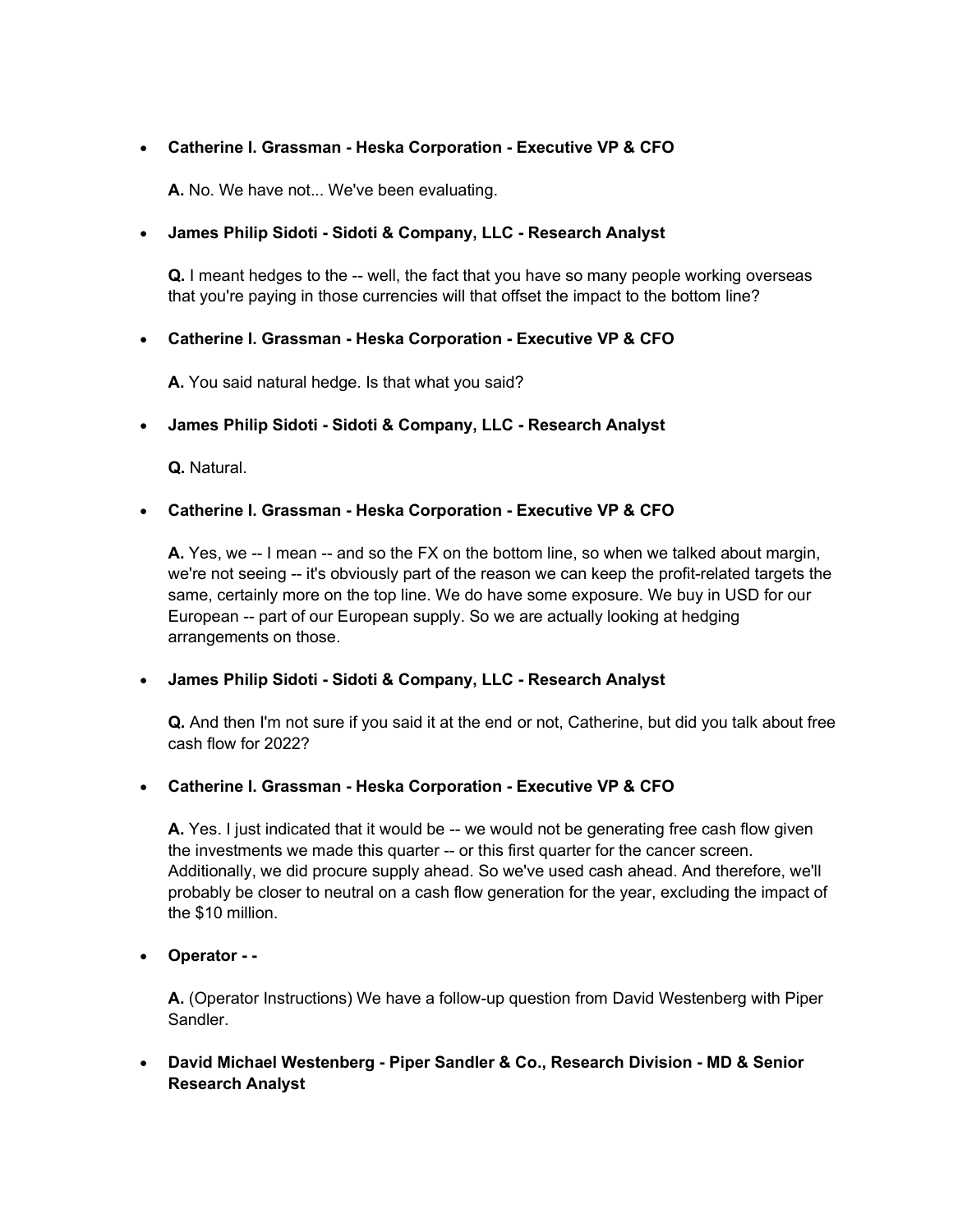Q. Just with the topic does your labor supply here. Can you give us a thought on how a veterinarian practice might think about adopting the Element AIM and face of supply constraints. I mean I think there is a send-out model that some of your competitors deploy sort of obvious that you would take a container, send it out the veterinarian doesn't see it. But is there some ability in the in-house model to actually also kind of fix the workload and help supply for the veterinary care to the Element AIM?

## • Kevin S. Wilson - Heska Corporation - CEO, President & Director

A. Yes. super interesting in the last quarter that I think point-of-care for the one competitor that has meaningful point-of-care and send out reference lab, I think point-of-care outgrew send out reference labs. So I think it's an interesting data point, but it's only 1 quarter and it's only one data point. Look, I think there's more to efficiency than just technician time. Callbacks take a lot of time, and they're far less gratifying for pet owners. So if you can get everything done in an exam time window and you can release the pet and the pet owner with all of the information without having to do follow-up calls at the end of the day, that's a huge time saver.

So I think we're still going to see forever the same tension between whether it's better to send something out because I can just drop in a box, whether it's better to do something closer to the point-of-care and closer to the communication event with the pet family. Generally, if you have a really quality solution, generally, I think veterinarians will prefer the point-of-care because it improves the service and it improves the satisfaction. And I think ultimately is more efficient because they're not chasing things after the fact and they're not having to reduce things after the fact and say, what was that case again? What was the background? What was the clinical, -- what were the associated diagnostics related to that number going back and rechecking those types of things and then communicating them after the fact is not very efficient. So we still like point-of-care, and we still like reference lab. I don't think it's necessarily a zero-sum game.

Element AIM in that regard, I think, is doing great. By the way, people love to get rewarded with great interesting results. When you run a fecal and you accidentally discovered Giardia, that's pretty interesting, especially given the fact that you might not be sending fecal out to be tested for Giardia. So the incidental findings that happened at point-of-care are quite rewarding as well.

## David Michael Westenberg - Piper Sandler & Co., Research Division - MD & Senior Research Analyst

Q. Appreciate it. Look forward to seeing you next week or talking to you next.

## Operator - -

A. And it appears we do not have any further questions in our queue. I'll turn the call back over to Kevin for any additional or closing remarks.